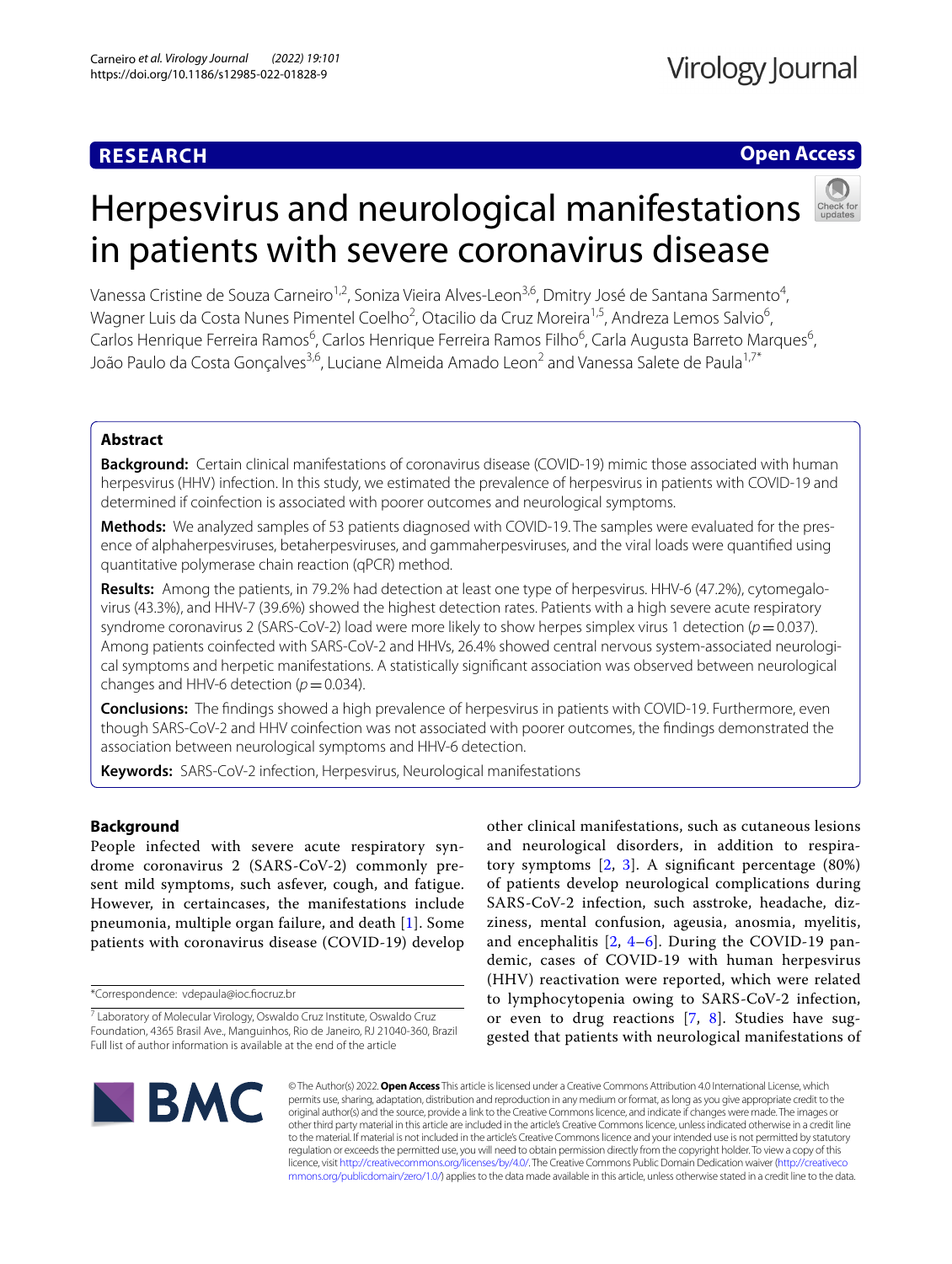SARS-CoV-2 infection should undergo detection tests for opportunistic neurotropic viruses, such as HHVs, since therapeutic strategies are available for such infections, which can help reduce morbidity and mortality or improve disease prognosis [\[9](#page-7-7), [10](#page-7-8)] .

To date, the issue of neurological symptoms in patients with COVID-19 has been discussed extensively [\[5](#page-7-9)]. Studies have shown that SARS-CoV-2 can infect cells of the nervous system, even neurons with low expression of angiotensin converting enzyme-2, which plays an important role in viral entry [\[6](#page-7-4), [10](#page-7-8), [11](#page-7-10)]. Nervous system involvement appears to occur early, and the neuroflament content is elevated in patients with more severe outcomes [[12](#page-7-11)]. However, other studies in patients with COVID-19 and neurological disorders have reported low levels or absence of viral RNA in the cerebrospinal fuid (CSF)  $[13, 14]$  $[13, 14]$  $[13, 14]$  $[13, 14]$  $[13, 14]$ . Therefore, the association between SARS-CoV-2 and neurological disorders is still not well understood [\[6,](#page-7-4) [15](#page-7-14)].

Although neurological disorders have been associated with infections caused by other opportunistic and neurotropic viruses [\[16](#page-7-15)], HHV coinfections in patients with COVID-19 remain poorly investigated. There are nine HHV species: human alphaherpesvirus 1 (herpes simplex virus (HSV)-1), human alphaherpesvirus 2 (HSV-2), human alphaherpesvirus 3 (varicella-zoster virus (VZV)-3), human gammaherpesvirus 4 (Epstein–Barr virus, EBV), human betaherpesvirus 5 (cytomegalovirus, CMV), human betaherpesvirus 6A, 6B, and 7 (HHV-6A, HHV-6B, and HHV-7), and human gammaherpesvirus8 (HHV-8) [[17\]](#page-7-16). All of the viruses are double-stranded DNA viruses belonging to family *Herpesviridae* and are capable of establishing latency in their hosts, with the potential for reactivation in immunocompromised patients, which can lead to several complications [[18,](#page-7-17) [19](#page-7-18)]. Neurological disorders have been reported in patients with herpesvirus reactivation [\[20](#page-7-19)]. HHV-1 is considered the main cause of viral encephalitis, which is associated with epileptic seizures in most cases [\[21](#page-7-20)]. Futhermore, HHV-1 has been reported as a trigger for NMDA receptor autoimmune encephalitis, as recently reported in a patient after SARS-CoV-2 infection [\[22](#page-7-21)] which could be attributed to molecular mimicry between the SARS-CoV-2 and NMDA receptors [[23\]](#page-7-22). Except for HHV-8, all herpesviruses can cause encephalitis [\[21](#page-7-20), [24,](#page-7-23) [25](#page-7-24)]. Furthermore, active infection by HHVs may also be associated with myelitis, stroke, and transient ischemic attack  $[26-28]$  $[26-28]$  $[26-28]$ .

Owing to the high HHV prevalence worldwide and the complex course of infection, characterized by lifelong infection with periods of latency interspersed with periodic episodes of reactivation, the diagnosis of coinfections is necessary to help establish potential associations with neurological manifestations, which may afect the prognosis of SARS-CoV-2-infected patients.

This is the first study to investigate the frequency of the detection of all types of herpesviruses in critically ill patients with COVID-19, and thus, to evaluate if SARS-CoV-2 infection could be a risk factor for *Herpesviridae* reactivation. In addition, we aimed to investigate the association between HHV detection and neurological manifestations in patients with COVID-19.

## **Materials and methods**

### **Patients and samples**

In this study, we analyzed nasopharyngeal swab samples collected from 53 patients admitted to the intensive care unit of the Clementino Fraga Filho University Hospital (HUCFF) located in Rio de Janeiro City, Brazil. All patients underwent follow-up till they were discharged. The study was approved by the Ethics Committee of the HUCFF (Protocol Number 4.103.725). The inclusion criteria were: (1) patients with COVID-19 diagnosis confrmed by RT-PCR [[29](#page-7-27)] and (2) availability of consent forms signed by the patient or guardian/legal representative. Pregnant women were excluded from the study. The clinical evolution and demographic data of patients were collected from medical records. The assessment and interpretation of the fndings of neurological examinations were reviewed by neurologists who collaborated in the study.

#### **Virus detection**

Viral DNA was extractedfrom the nasal swab samples usinga viral DNA extraction kit (Qiagen, Valencia, CA, USA), according to the manufacturer's recommendations. The viral loads of alphaherpesviruses (HSV-1, HSV-2, and VZV), betaherpesviruses (CMV, HHV-6, and HHV-7), and gammaherpesviruses (EBV and HHV-8) were quantifed using real-time TaqMan PCR, as described previously [[30–](#page-7-28)[34\]](#page-8-0) (the sequences primers, probe and standard curve are in Additional fle [1](#page-6-0)).

#### **Statistical analysis**

Kendall's Tau-b Correlation was used to determine the correlation between the COVID-19 load viral with the herpesvirus load viral to determine the association of the variables corticosteroid use, lymphocytopenia, outcomes, and neurological symptoms with herpesvirus detection, Pearson's Chi-square or Fisher's exact tests were used, and the viral load was evaluated using the Mann–Whitney test (Kolmogorov–Smirnov, *p*<0.05). A 5% signifcance level was used. Statistic alanalyses were performed using SPSS version 20.0 (SPSS, Inc., Chicago, IL, USA).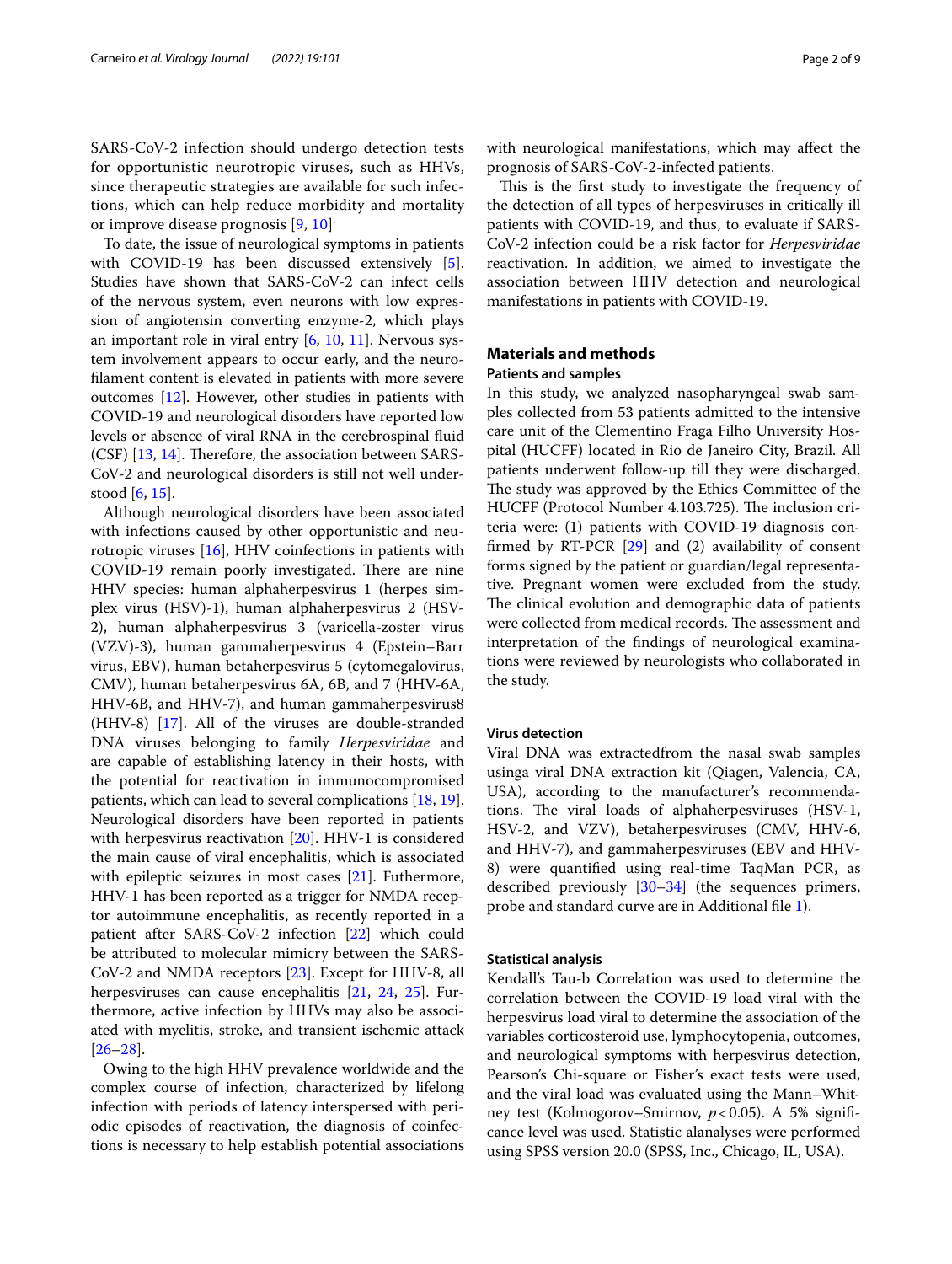<span id="page-2-0"></span>

|                                     |  |  | <b>Table 1</b> Clinical and demographic characteristics of patients |  |
|-------------------------------------|--|--|---------------------------------------------------------------------|--|
| admitted to the intensive care unit |  |  |                                                                     |  |

| Variable                                                                 | N  | $\frac{0}{0}$ |
|--------------------------------------------------------------------------|----|---------------|
|                                                                          |    |               |
| Gender                                                                   |    |               |
| Male                                                                     | 27 | 50.9          |
| Female                                                                   | 26 | 49.1          |
| Pulmonary impairment                                                     |    |               |
| < 10%                                                                    | 20 | 37.8          |
| 10-50%                                                                   | 27 | 50.9          |
| > 50%                                                                    | 6  | 11.3          |
| Support $O_2$                                                            |    |               |
| None                                                                     | 12 | 22.6          |
| Nasal catheter                                                           | 16 | 30.2          |
| Orotracheal intubation                                                   | 25 | 47.2          |
| Outcome                                                                  |    |               |
| Discharge                                                                | 31 | 58.5          |
| Death                                                                    | 22 | 41.5          |
| SOFA score                                                               |    |               |
| $\leq$ 9 (mild to moderate)                                              | 32 | 60.4          |
| >9 (severe)                                                              | 21 | 39.6          |
| Comorbidities <sup>a</sup>                                               |    |               |
| Yes                                                                      | 52 | 98.1          |
| No                                                                       | 1  | 1.9           |
| Total                                                                    | 53 | 100           |
| SOFA = Sequential Organ Failure Assessment<br>Comorbidities <sup>a</sup> |    |               |
| Systemic arterial hypertension-81.1% (43/53)                             |    |               |
| Diabetes mellitus-45.3%(24/53)                                           |    |               |
| Chronic kidney disease-24.5% (13/53)                                     |    |               |
| Cardiovascular disease-20.8% (11/53)                                     |    |               |
| Pulmonary disease-11.3% (6/53)                                           |    |               |
| Immunodeficiency-11.3% (6/53)                                            |    |               |
| Maglinities-7.5% (4/53)                                                  |    |               |

<sup>a</sup> The patient may have had more than one comorbidity

#### **Results**

All 53 patients diagnosed and hospitalized with COVID-19 underwent follow-up from hospital evolution till the outcome (discharge or death). The average hospital stay was of  $24.36 \pm 16.65$  days, ranging from 3 to 70 days. Most patients were male (50.9%), with age ranging between 17 and 95 years, and a mean age of  $63.51 \pm 15.68$  years. Patients were classifed using the Sequential Organ Failure Assessment (SOFA) score (a SOFA score>9 was considered to represent severe cases). Among the patients, 39.6% were considered to have severe disease (SOFA>9), and 58.5% of the patients evolved to hospital discharge. Almost all patients (98.1%) had at least one comorbidity, the most common ones being systemic arterial hypertension, diabetes mellitus, and chronic kidney disease (Table [1\)](#page-2-0). Regarding on COVID-19 symptoms treatment, the study population was predominantly treated with corticosteroids (33/53), while only 1/53 were treated with Interferon B1, and 2/53 with antibiotics.

With respect to the prevalence of herpesviruses, 79.2% (42/53) of the patients tested positive for at least one herpesvirus. Of the 42 patients, 75.0% showed coinfection with two or more viral subtypes. The most prevalent herpes viruses were HHV-6 (47.2%), CMV (43.4%), HHV-7  $(39.6\%)$ , and HHV-8  $(17\%)$ . The HSV-1 load correlated with the SARS CoV-2 load ( $p=0.037$ ). The other correlations were weak and without statistical association, with positive tests for CMV, HHV-7 and HHV-8 and negative tests for EBV and HHV-6 (Table [2\)](#page-2-1). The outcomes and viral load were not found to be associated with herpesvirus detection (using the Mann–Whitney test, *p*>0.05). Additionally, we evaluated the association of corticosteroid use and lymphocytopenia with herpesvirus detection (Pearson's Chi-squareor Fisher's exacttest, *p*>0.05),

| <b>Virus</b> | Prevalence n (%) | SARS-CoV-2 load (mean $\pm$ DP) | <b>Kendall's Tau-b Correlation</b><br>coefficient (coefficient; p<br>value) |
|--------------|------------------|---------------------------------|-----------------------------------------------------------------------------|
| $HSV-1$      | 9/53(17)         | $3.54E+9 \pm 1.0E+10$           | $0.556$ ; $p = 0.037*$                                                      |
| $HSV-2$      | 1/53(1.9)        | 1930                            | -                                                                           |
| EBV          | 15/53 (28.3)     | $1.52E+12 \pm 3.99E+12$         | $-0.162; p = 0.400$                                                         |
| <b>CMV</b>   | 23/53 (43.4)     | $1.31E+11 \pm 3.28E+11$         | $0.020; p = 0.895$                                                          |
| <b>VZV</b>   | 4/53(7.5)        | $1.32E+10 \pm 2.26E+10$         |                                                                             |
| HHV-6        | 25/53 (47.2)     | $8.52E+11 \pm 2.14E+12$         | $-0.223$ ; $p = 0.102$                                                      |
| HHV-7        | 21/53 (39.6)     | $2.83E+11 \pm 6.57E+11$         | $0.181; p = 0.251$                                                          |
| HHV-8        | 9/53(17)         | $9.50E + 5 \pm 2.40E + 6$       | $0.355$ ; $p = 0.139$                                                       |

<span id="page-2-1"></span>Table 2 Prevalence of herpesvirus reactivation, viral load, and correlation of herpesvirus reactivation with the SARS-CoV-2 load

<sup>a</sup> Kendall's Tau-b coefficient indicates the association of the SARS-CoV-2 load with the load viral of each herpesvirus. Missing values indicate that the test could not be conducted owing to a small sample size

*SARS-CoV-2* severe acute respiratory syndrome coronavirus 2, *HSV* herpes simplex virus, *VZV* varicella zoster virus, *EBV* Epstein–Barr virus, *CMV* cytomegalovirus, *HHV* human herpesvirus

\*Statistical signifcance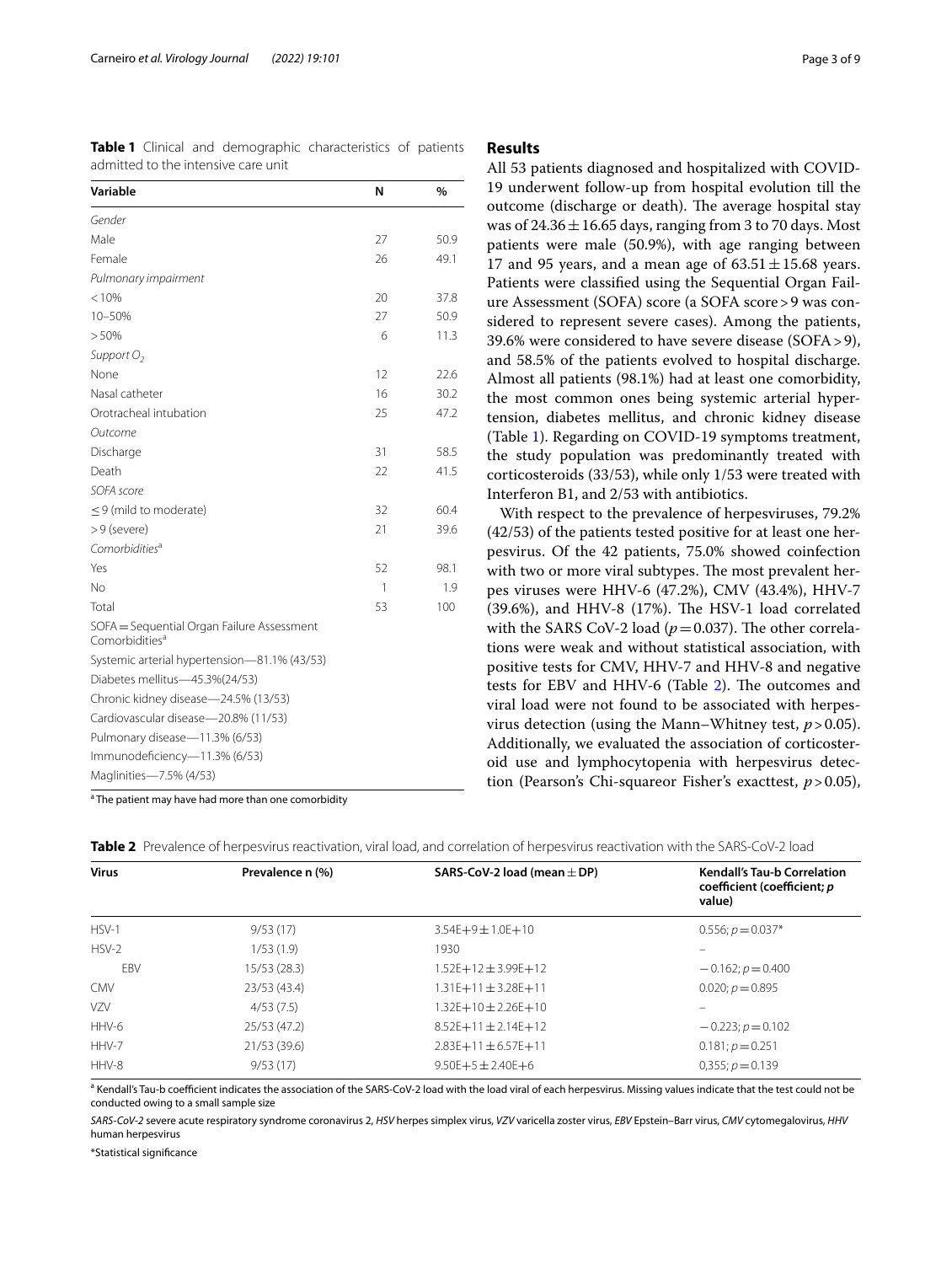but no statistically signifcant associations were found between any variable and herpesvirus detection (Table [3](#page-3-0)).

The occurrence of neurological symptoms was investigated in patients with COVID-19. Symptoms related to the CNS were detected in 26.4% of the patients, where symptoms related to the PNS where observed in 7.5% of the patients (Table [4](#page-3-1)). CNS symptoms were more prevalent in patients with herpesvirus detection, with statistically signifcant values obtained for HHV-6 (40% in patients with HHV-6 detection vs 14.3% in patients without HHV-6 detection). Of note, there was detection the CMV and HHV-7 in multiple patients with neurological symptoms, but the fndings were not of statistical signifcance. HSV-1, HSV-2, VZV, HHV-8 and EBV were also detected in patients who showed CNS-associated neurological symptoms. There was no association of herpesvirus detection with PNS-related symptoms (Table [5](#page-4-0)). We looked for an association betewn neurological changes together with demographic data such as age and sex, but

<span id="page-3-1"></span>

| Table 4 Frequency of neurological symptoms |  |
|--------------------------------------------|--|
|--------------------------------------------|--|

| Symptoms                               | n     | $\%$ |
|----------------------------------------|-------|------|
| Central nervous system <sup>a</sup>    | 14/53 | 26.4 |
| Impaired consciousness                 | 8/53  | 15.1 |
| Headache                               | 5/53  | 9.4  |
| <b>Dizziness</b>                       | 1/53  | 1.9  |
| Acute cerebrovascular disease          | 1/53  | 1.9  |
| Seizure                                | 1/53  | 1.9  |
| Peripheral nervous system <sup>a</sup> | 4/53  | 7.5  |
| Hypo/ageusia                           | 2/53  | 3.8  |
| Hypo/anosmia                           | 1/53  | 1.9  |
| Vision impairment                      | 1/53  | 1.9  |
| Peripheral neuropathy                  | 1/53  | 1.9  |

<sup>a</sup> The patient may have had more than one symptom

we did not find a significant association. The age variable, it presented a value of  $p=0.809$  for the CNS and  $p=0.961$  for the SNP. The sex variable presented a value

| Viral type | Corticosteroid use |             | $\boldsymbol{p}$     | Lymphocytopenia |            | p                    | <b>Total</b> |
|------------|--------------------|-------------|----------------------|-----------------|------------|----------------------|--------------|
|            | Yes<br>N (%)       | No<br>N (%) |                      | Yes<br>N (%)    | No<br>N(%) |                      |              |
| $HSV-1$    |                    |             |                      |                 |            |                      |              |
| Yes        | 8 (88.9)           | 1(11.1)     | 0.129a               | 6(66.7)         | 3(33.3)    | $0.474$ <sup>a</sup> | 9(100)       |
| No         | 25 (56.8)          | 19 (43.2)   |                      | 22 (50)         | 22(50)     |                      | 44 (100)     |
| $HSV-2$    |                    |             |                      |                 |            |                      |              |
| Yes        | 1(100)             | 0(0)        | 1.000 <sup>a</sup>   | 1(100)          | 0(0)       | 1.000 <sup>a</sup>   | 1(100)       |
| No         | 32(61.5)           | 20 (38.5)   |                      | 27 (51.9)       | 25(48.1)   |                      | 52 (100)     |
| EBV        |                    |             |                      |                 |            |                      |              |
| Yes        | 11(73.3)           | 4(26.7)     | 0.296 <sup>b</sup>   | 10(66.7)        | 5(33.3)    | 0.205 <sup>b</sup>   | 15 (100)     |
| No         | 22 (57.9)          | 16(42.1)    |                      | 18 (47.4)       | 20(52.6)   |                      | 38 (100)     |
| CMV        |                    |             |                      |                 |            |                      |              |
| Yes        | 12(52.2)           | 11(47.8)    | $0.185^{b}$          | 11(47.8)        | 12(52.2)   | 0.523 <sup>b</sup>   | 23 (100)     |
| No         | 21(70)             | 9(30)       |                      | 17(56.7)        | 13(43.3)   |                      | 30 (100)     |
| <b>VZV</b> |                    |             |                      |                 |            |                      |              |
| Yes        | 2(50)              | 2(50)       | $0.627$ <sup>a</sup> | 3(75)           | 1(25)      | 0.613 <sup>a</sup>   | 4(100)       |
| No         | 31(63.3)           | 18 (36.7)   |                      | 25(51)          | 24 (49)    |                      | 49 (100)     |
| HHV-6      |                    |             |                      |                 |            |                      |              |
| Yes        | 14(56)             | 11(44)      | $0.374^{b}$          | 12(48)          | 13(52)     | 0.506 <sup>b</sup>   | 25 (100)     |
| No         | 19 (67.9)          | 9(32.1)     |                      | 16(57.1)        | 12 (42.9)  |                      | 28 (100)     |
| HHV-7      |                    |             |                      |                 |            |                      |              |
| Yes        | 14(66.7)           | 7(33.3)     | 0.592 <sup>b</sup>   | 8 (381)         | 13 (61.9)  | $0.082^{b}$          | 21 (100)     |
| No         | 19 (59.4)          | 13 (40.6)   |                      | 20(62.5)        | 12(37.5)   |                      | 32 (100)     |
| HHV-8      |                    |             |                      |                 |            |                      |              |
| Yes        | 5(55.6)            | 4(44.4)     | $0.715^{b}$          | 2(22.2)         | 7(77.8)    | $0.087^{b}$          | 9(100)       |
| No         | 28 (63.6)          | 16 (36.4)   |                      | 26 (59.1)       | 18 (40.9)  |                      | 44 (100)     |

<span id="page-3-0"></span>**Table 3** Association of corticosteroid use and lymphocytopenia with herpesvirus reactivation

*HSV* herpes simplex virus, *VZV* varicella zoster virus, *EBV* Epstein–Barr virus, *CMV* cytomegalovirus, *HHV* human herpesvirus

<sup>a</sup> Fisher's exact test; <sup>b</sup>Pearson's Chi-square test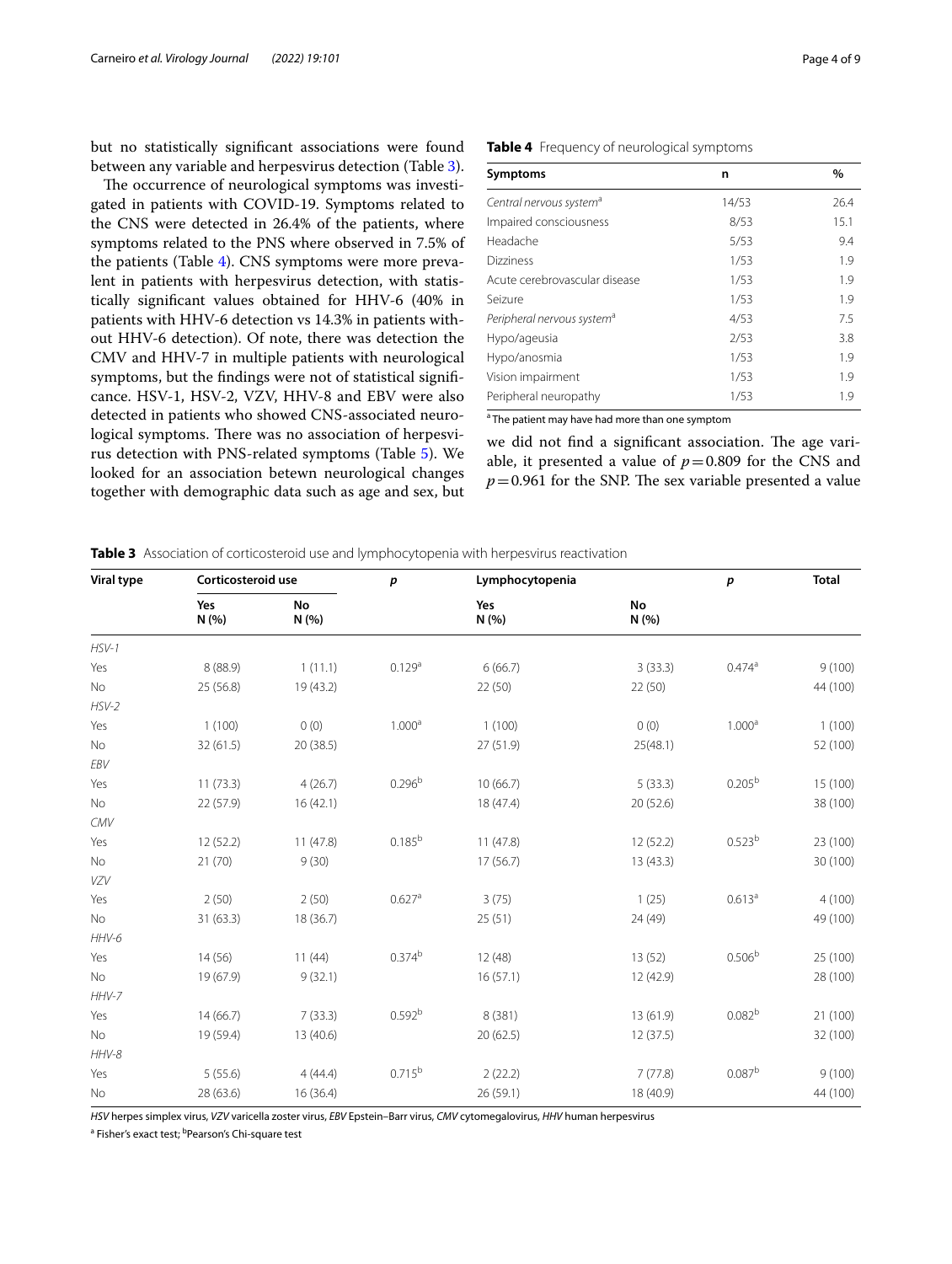| <b>Virus</b> | Central nervous system |                    | p                    |              | Peripheral nervous system |                      | <b>Total</b> |
|--------------|------------------------|--------------------|----------------------|--------------|---------------------------|----------------------|--------------|
|              | Yes<br>N (%)           | <b>No</b><br>N (%) |                      | Yes<br>N (%) | <b>No</b><br>N (%)        |                      |              |
| $HSV-1$      |                        |                    |                      |              |                           |                      |              |
| Yes          | 3(33.3)                | 6(66.8)            | $0.684^{\text{a}}$   | 2(22.2)      | 7(77.8)                   | 0.129 <sup>a</sup>   | 9(100)       |
| No           | 11(25)                 | 33(75)             |                      | 2(4.5)       | 42 (95.5)                 |                      | 44 (100)     |
| $HSV-2$      |                        |                    |                      |              |                           |                      |              |
| Yes          | 1(100)                 | 0(0)               | $0.264$ <sup>a</sup> | 0(0)         | 1(100)                    | $0.999$ <sup>a</sup> | 1(100)       |
| No           | 13(25)                 | 39 (75)            |                      | 4(7.7)       | 48 (92.3)                 |                      | 52 (100)     |
| EBV          |                        |                    |                      |              |                           |                      |              |
| Yes          | 5(33.3)                | 10(66.7)           | 0.504 <sup>a</sup>   | 0(0)         | 15 (100)                  | $0.568$ <sup>a</sup> | 15 (100)     |
| No           | 9(23.7)                | 29 (76.3)          |                      | 4(10.5)      | 34 (89.5)                 |                      | 38 (100)     |
| CMV          |                        |                    |                      |              |                           |                      |              |
| Yes          | 9(39.1)                | 14(60.9)           | 0.066 <sup>b</sup>   | 0(0)         | 23 (100)                  | $0.124^{a}$          | 23 (100)     |
| No           | 5(16.7)                | 25 (83.3)          |                      | 4(13.3)      | 26 (86.7)                 |                      | 30 (100)     |
| <b>VZV</b>   |                        |                    |                      |              |                           |                      |              |
| Yes          | 2(50)                  | 2(50)              | $0.282$ <sup>a</sup> | 0(0)         | 4(100)                    | 0.999 <sup>a</sup>   | 4(100)       |
| No           | 12(24.5)               | 37(75.5)           |                      | 4(8.2)       | 45 (91.8)                 |                      | 49 (100)     |
| HHV-6        |                        |                    |                      |              |                           |                      |              |
| Yes          | 10(40)                 | 15(60)             | $0.034^{b*}$         | 0(0)         | 25 (100)                  | 0.113 <sup>a</sup>   | 25 (100)     |
| <b>No</b>    | 4(14.3)                | 24 (85.7)          |                      | 4(14.3)      | 24 (85.7)                 |                      | 28 (100)     |
| $HHV-7$      |                        |                    |                      |              |                           |                      |              |
| Yes          | 8(38.1)                | 13 (61.9)          | $0.118^{b}$          | 1(4.8)       | 20 (95.2)                 | 0.999 <sup>a</sup>   | 21 (100)     |
| No           | 6(18.8)                | 26 (81.2)          |                      | 3(9.4)       | 29 (90.6)                 |                      | 32 (100)     |
| $HHV-8$      |                        |                    |                      |              |                           |                      |              |
| Yes          | 3(33.3)                | 6(66.7)            | $0.684^{b}$          | 0(0)         | 9(100)                    | $0.999$ <sup>a</sup> | 9(100)       |
| No           | 11(25.0)               | 33 (75.0)          |                      | 4(9.1)       | 40 (90.9)                 |                      | 44 (100)     |

<span id="page-4-0"></span>**Table 5** Association of neurological symptoms with herpesvirus reactivation

*SARS-CoV-2* severe acute respiratory syndrome coronavirus 2, *HSV* herpes simplex virus, *VZV* varicella zoster virus, *EBV* Epstein–Barr virus, *CMV* cytomegalovirus, *HHV* human herpesvirus

\*Statistical signifcance

<sup>a</sup> Fisher's exact test; <sup>b</sup>Pearson's Chi-square test

of  $p=0.480$  for the CNS and  $p=0.999$  for the SNP. The statistical analysis of the data also showed that there were no signifcant association between neurological disorders with comorbidities and the use of corticosteroids.

#### **Discussion**

To our knowledge, this study is the frst to provide a broad overview of all HHV infections in patients with severe COVID-19. The detection the at least one type was observed in 42 patients, whereas some patients showed the detection of up to four types of herpesviruses concurrently. These data indicate that the state of immunosuppression in SARS-CoV-2 infection, characterized by symptoms such as lymphocytopenia, may possibly trigger a cycle of opportunistic virus reactivations, which makes it necessary to monitor the infuence of these viruses on the course of COVID-19  $[10, 35]$  $[10, 35]$  $[10, 35]$  $[10, 35]$ . These fndings reiterate the importance of further studies on family *Herpesviridae* that investigate their reactivation frequency in the population and interference with other pathogens [[36](#page-8-2)]. Interestingly, we detected HHV-8 in 17% of patients. Previous studies have observed the low prevalence of HHV-8 in the Brazilian population compared to other herpesviruses [[37\]](#page-8-3). However, a considerable detection rate of HHV-8 in our study cohort suggests that the prevalence of HV-8 may be underestimated by serological detection methods curreent.

Some studies have shown the high incidence of herpetic reactivation in patients with COVID-19 severe, showing that reactivation herpesvirus is associated with aprolonged ICU stay and respiratory support [[35,](#page-8-1) [38](#page-8-4)]. However, despite the high level of herpesvirus detection in our study, only HSV-1 showed a viral load correlation with SARS CoV-2  $(p=0.037)$  (Table [2\)](#page-2-1), indicating that patients with a high viral load of SARS-CoV-2 tend to show HSV-1 reactivation. These data represent an important fnding. According to some reported cases, patients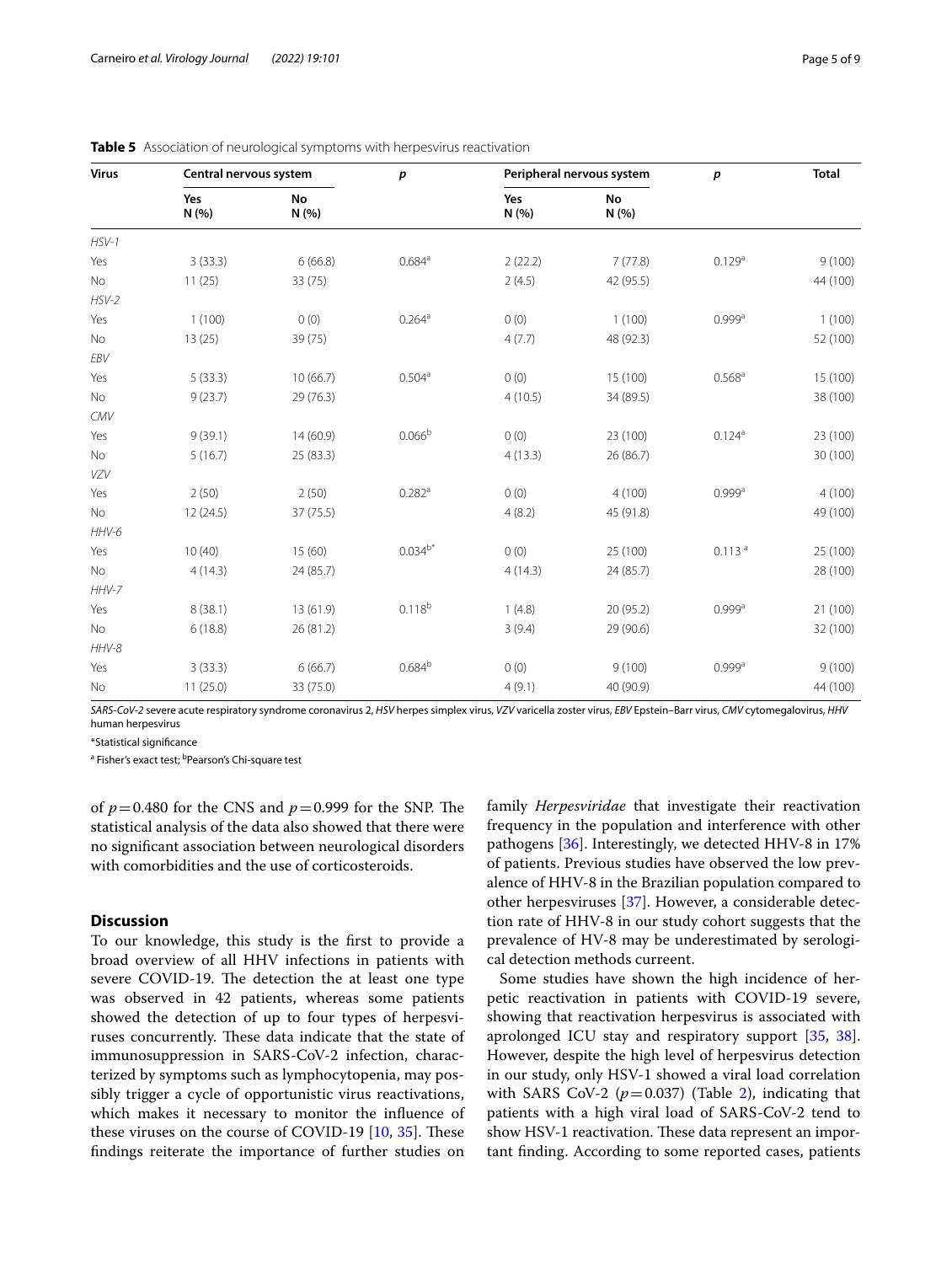coinfected with SARS-CoV-2 and HSV-1 can develop complications such as acute liver failure, neurological symptoms, and septic shock  $[9, 10, 39]$  $[9, 10, 39]$  $[9, 10, 39]$  $[9, 10, 39]$  $[9, 10, 39]$  $[9, 10, 39]$ . This information highlights the importance of the early screening of HSV-1 reactivation in patients with COVID-19-related complications and the necessity of appropriate treatment and avoidance of worse outcomes. However we did not fnd any signifcant association between the detection of other herpesviruses and worse outcomes, as reported in previous studies [\[35](#page-8-1), [38](#page-8-4), [40\]](#page-8-6).

In hospitalized patients with COVID-19, a high prevalence of some viral subtypes of *Herpesviridae*, such as HSV-1 and EBV, has been reported [\[35](#page-8-1), [41\]](#page-8-7). In our study, both HSV-1 and EBV were detected in 17% and 28.3% of the patients, respectively; however, the betaherpesviruses HHV-6, CMV, and HHV-7 showed the highest DNA loads.

Although our study population showed a high rate of herpesvirus detection, a limitation of the study was the lack of information about the exact date of symptom onset and the time of sample collection. Seeßle et al. [[41\]](#page-8-7) recently showed that the HSV-1 reactivation rate increased 11 days after the onset of symptoms in patients with COVID-19; therefore, possibly, there activation rate of some herpesviruses may be higher than that observed in our study, because the time between symptom onset and sample collection may vary.

In 26.4% of the patients, we observed CNS-associated neurological symptoms, such as impaired consciousness, headache, dizziness, acute cerebrovascular disease, and seizure. Similarly, a recent study confrmed SARS-CoV-2/ HSV-1 coinfection in a patient with loss of consciousness, disorientation, and dizziness [\[9](#page-7-7)], which are symptoms suggestive of herpetic infection. EBV reactivation has also been associated with persistent symptoms observed in patients with COVID or long COVID,including some neurological manifestations, such as confusion and headache, which were observed in our patient group as well  $[42]$  $[42]$ . The most commonly detected herpesviruses in patients with neurological changes were HHV-6, CMV, and HHV-7. Although a statistically signifcant association between neurological changes and herpesvirus detection was only observed for HHV-6, CMV was also detected in several patients, and the reactivation of this virus is also associated with neurological changes in immunocompromised patients  $[20]$  $[20]$ . The immunosuppressive condition triggered by SARS-CoV-2 infection may play a role in reactivation herpesvirus, which may cause difuse encephalitisand myelitis [\[20\]](#page-7-19). In addition, some patients were treated with corticosteroids, and we know that use of corticosteroids can trigger herpesvirus reactivation, studies have demonstrated the association between the use of corticosteroids and reactivation of CMV and HHV-6, which coincidentally also were the most detected herpesviruses in our study population [[43\]](#page-8-9). Furthermore, our findings also suggested an association between neurological changes and HSV-1 detection in patients with a high SARS-CoV-2 load. In this group of patients, 33.3% (3/9) showed changes in the CNS and 22.2% (2/9) in the PNS. Given the strong association between HSV-1 reactivation and neurological changes, further investigation of this association is necessary.

Previous studies also corroborate with our fndings, such as, Jumah et al. [[44\]](#page-8-10) that reported a case of neurological disorder caused by reactivation of HHV-6 during COVID-19, in which the patient improved after adequate treatment. The findings of this case provided evidence of HHV-6 reactivation in the CNS associated with the immunocompromised status acquired during SARS-CoV-2 infection. HHV-6 has a high prevalence in the population and are neurotropic, causing neurological disorders such as dizziness, epilepsy, and encephalitis [[27](#page-7-29), [45\]](#page-8-11). Increasing evidence has indicated the association of HHV-6 infection with various neurological alterations in immunocompromised and immunocompetent individuals  $[46, 47]$  $[46, 47]$  $[46, 47]$ . The findings of this case provided evidence of HHV-6 reactivation in the CNS associated with the immunocompromised status acquired during SARS-CoV-2 infection [\[44\]](#page-8-10). HHV-6 has a high prevalence in the population and are neurotropic causing neurological disorders such as dizziness, epilepsy, and encephalitis [[27,](#page-7-29) [45\]](#page-8-11). Increasing evidence has indicated the association of HHV-6 infection with various neurological alterations in immunocompromised and immunocompetent individuals [\[46,](#page-8-12) [47](#page-8-13)]. Based on our fndings and the ability of HSV-1 and HHV-6 to cause neurological disorders during reactivation, we suggest that this viral subtype should be investigated as a possible cause of neurological changes in SARS-CoV-2-infected individuals.

However, although the detection of herpesvirus in body fuids of patients in an immunosuppressed state is strongly suggestive of a reactivation, we cannot determine if that it is a reactivation or a primary infection. Although, it has been shown that the global prevalence of some herpesviruses is high, between 80- 90% [[48\]](#page-8-14), which includes the herpesviruses detected with high prevalence in our study cohort: Adane and Getawa [[49\]](#page-8-15), reported a global seroprevalence of CMV in blood donors of 83.16%, and Souza et al. [\[50\]](#page-8-16), in Brazil showed a seroprevalence of 96.4%. As for HHV-6 and 7, both are highly prevalent in the global population, and specifc IgG antibodies for HHV-6 and to HHV-7 were detected in more than 90% of adults [\[51](#page-8-17)]. For HHV-6, Linhares et al. [[52\]](#page-8-18), detected a seroprevalence in north-eastern Brazilian population of 76.5%. Subsequently, Freitas and Linhares [[53\]](#page-8-19), detected a seroprevalence of HHV-6 in northern Brazilian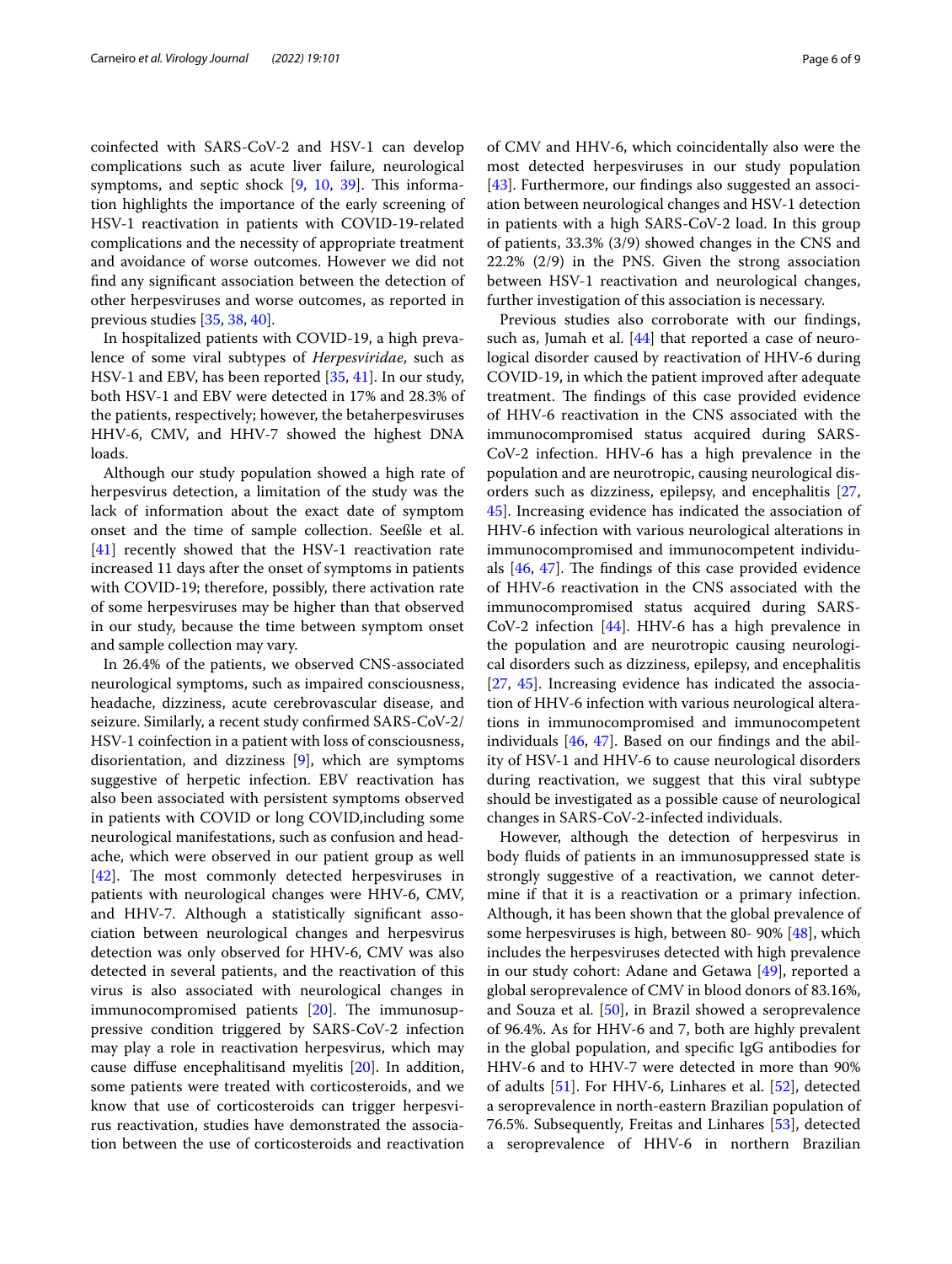population of 90%. These data show that although be scarce studies investigating the prevalence of the herpesviruses in the Brazilian population, we can consider them to be highly prevalent viruses, which strengthens the hypothesis that the high prevalence found in our study be caused by viral reactivation.

A limitation of the study that should be considered, is the size of the study cohort, and the inability of examining the CSF for viral DNA because of the clinical status of the patients, and the overload on the public health system during the peak of the pandemic. However, we highlight that our cohort are from patients hospitalized in the intensive care unit with severe COVID-19, and our sampling was well characterized with full information about clinical data and the course of the infection. We consider these information highly relevant and unusual, since most published study about herpesvirus reactivation in patients with covid-19 are case reports or with a study population smaller than ours [[9](#page-7-7), [10,](#page-7-8) [35,](#page-8-1) [38](#page-8-4)]. To date, there are no reports of other studies that investigate the detection of all herpesviruses in patients with COVID-19 considering cases mild, moderate and severe. We believe that despite small sample size, the present study is relevant to stimulate the investigation of other opportunistic viruses, such as herpesviruses in the context of COVID-19.

Regarding on, COVID-19 infection as a risk factor for HHV reactivation, in our study we did not aim to demonstrate that COVID-19 infection could be a risk factor for Herpesvirus reactivation, instead, based on our fndings together with previous report [[44\]](#page-8-10), we hypothesized that the immunosuppressive condition triggered by SARS-CoV-2 infection could lead to HHVs reactivation, as well as the infection treatment with corticosteroids, but experimental studies are needed to clear this.Corroborating this, Chen et al. [[54](#page-8-20)] showed that patients with severe covid-19 present a state of immunosuppression, facilitating the occurrence co-infection caused by opportunistic infectious agents. Le Balc'h et al. [\[38](#page-8-4)] in their study population of patients with severe COVID-19, found reactivation of CMV and HSV1, although they did not investigate other herpesviruses.

A limitation of this study was that the size of the study population may have interfered with the result of the association between lymphocytopenia and the use of corticosteroids, since corticosteroids, such as steroids and immunomodulatory drugs, have been identifed as triggers for the reactivation of latent herpesviruses in the host [[7,](#page-7-5) [55](#page-8-21)]. Our study population predominant was treated with corticosteroids 33/53, only 1/53 were treated with Interferon B1 and 2/53 with antibiotcs, however we have no information on the duration the treatment.

We believe that a major contribution of our study is to alert clinician to the risk of neurological manifestations during COVID-19, that could be associated with other pathogens that have specifc treatment, such as HHVs, and to encourage the diferential diagnosis, due to the high rate of herpesvirus detection in patients with COVID-19.

#### **Conclusion**

In this study, we reported a high prevalence (79.2%) of herpesvirus detection in patients with COVID-19. We also showed the association between HHV-6 detection and neurological disorders. Our fndings showed that HHV detection may be underestimated, and that herpesviruses other than HSV-1, EBV, and CMV may also be associated with neurological manifestations. The results highlight the importance of investigating the role of opportunistic viruses, such as herpesviruses, in the context of COVID-19, and their infuence on the prognosis and neurological manifestations in patients infected with SARS-CoV-2. In addition, future investigations should focus on the role of herpesviruses in modulating the immune system via the regulation of gene expression during SARS-CoV-2 infection in critically ill patients, since herpesviruses harbor several mechanisms for regulating the host immune system.

#### **Abbreviations**

COVID-19: Coronavirus disease; HHV: Human herpesvirus; qPCR: Quantitative polymerase chain reaction; SARS-CoV-2: Severe acute respiratory syndrome Coronavirus-2; CSF: Cerebrospinal fuid; RNA: Ribonucleic acid; HSV: Herpes simplex vírus; CMV: Cytomegalovirus; EBV: Epstein–Barr vírus; VZV: Varicellazoster virus; HUCFF: Clementino Fraga Filho University Hospital; RT-PCR: Realtime reverse transcription-polymerase chain reaction; DNA: Deoxyribonucleic acid; SOFA: Sequential Organ Failure Assessment; CNS: Central nervous system; PNS: Peripheral nervous system; ICU: Intensive care unit.

#### **Supplementary Information**

The online version contains supplementary material available at [https://doi.](https://doi.org/10.1186/s12985-022-01828-9) [org/10.1186/s12985-022-01828-9](https://doi.org/10.1186/s12985-022-01828-9).

<span id="page-6-0"></span>**Additional fle 1.** Sequence of primers, probes and synthetic standard curve of herpesviruses.

#### **Acknowledgements**

We thank all health professionals form Hospital Universitário Clementino Fraga Filho for supporting the patients included in this study.

#### **Author contributions**

VCSC, VSP and LAAL conceived and designed the study. VCSC, VSP, OCM and WLCNPC performed all the experiments.DJSS performed statistical analysis of data. SVAL performed clinical analysi of patients. ALS, CHFR, CHFRF, CABM, and JPCG performed collection the material and of patients information. All authors read and approved the fnal manuscript.

#### **Funding**

This work was supported by the Coordenação de Aperfeiçoamento de Pessoal de Nível Superior—Brasil (CAPES)—Finance Code 001, Fundação Carlos Chagas Filho de Amparo à Pesquisa do Estado do Rio de Janeiro (FAPERJ), and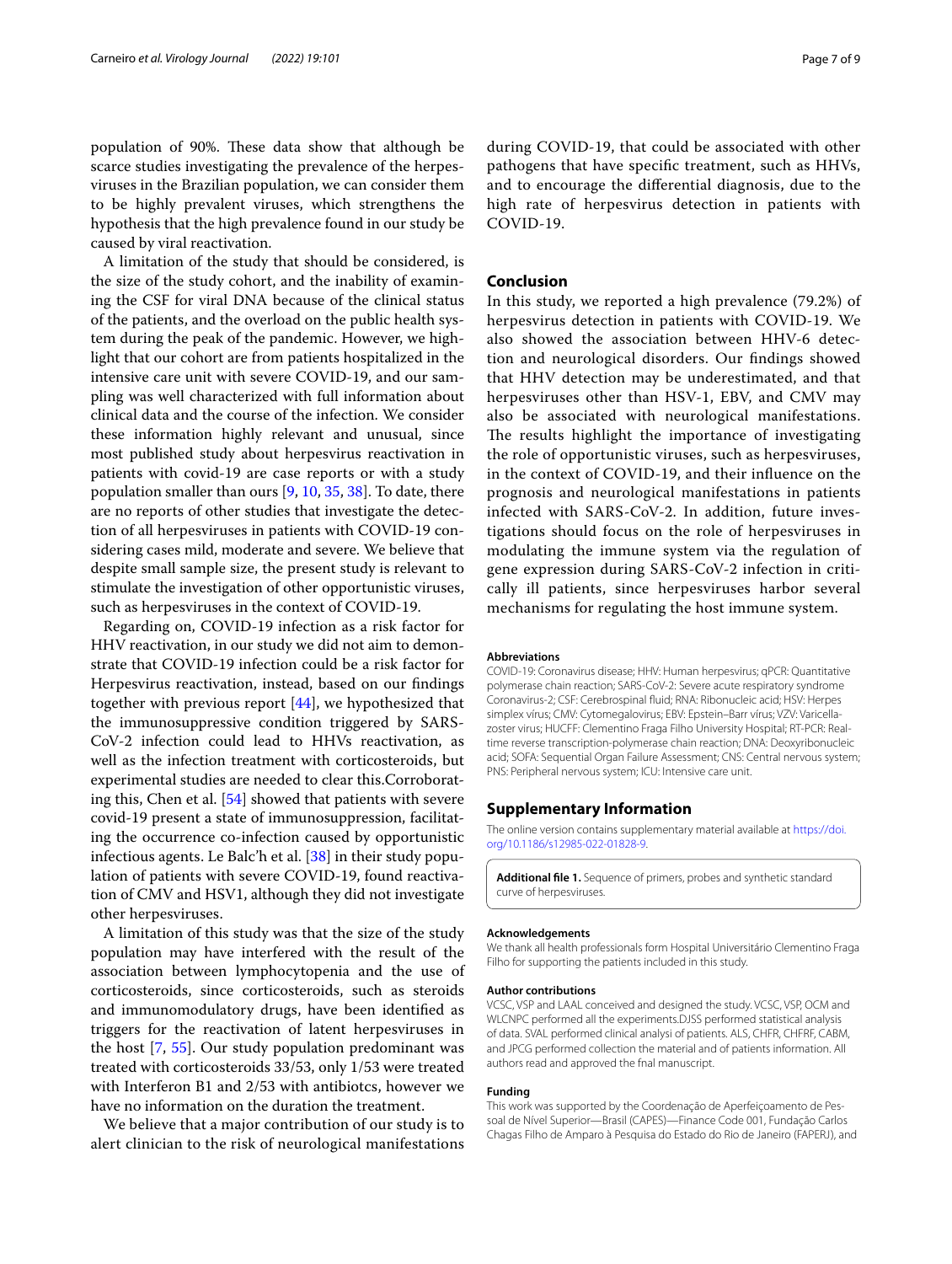Oswaldo Cruz Institute, which approved the project and funded the research with Conselho Nacional de Desenvolvimento Científco e Tecnológico (CNPq).

#### **Availability of data and materials**

The data analyzed during the study are available from the corresponding author on reasonable request.

#### **Declarations**

#### **Ethics approval and consent to participate**

The study is of accordance with ethical principles (Declaration of Helsinki), approved by the Ethics Committee of the HUCFF (CAAE: 31240120.0.0000.5257).

#### **Consent for publication**

Informed written consent was obtained from the patient or legal guardian/ representative was obtained.

#### **Competing interests**

The authors report no potential competing interest.

#### **Author details**

<sup>1</sup> Laboratory of Molecular Virology, Oswaldo Cruz Institute/Fiocruz, Rio de Janeiro, Brazil. <sup>2</sup> Laboratory of Technological Development in Virology, Oswaldo Cruz Institute/Fiocruz, Rio de Janeiro, Brazil. <sup>3</sup> Department of Neurology/Reference and Research Center for Multiple Sclerosisand Other Central Nervous System Idiopathic Demyelinating Infammatory Diseases, Clementino Fraga Filho University Hospital, Federal University of Rio de Janeiro, Rio de Janeiro, Brazil. 4 Department of Oral Diagnosis, School of Dentistry, State University of Paraíba, Araruna, PB, Brazil. <sup>5</sup> Real Time PCR Platform RPT09A, Laboratory of Molecular Biology and Endemic Diseases, Oswaldo Cruz Institute/Fiocruz, Rio de Janeiro, Brazil. <sup>6</sup> Laboratory of Translacional Neurosciences, Biomedical Institute, Federal University of the State of Rio de Janeiro/UNIRIO, Rio de Janeiro, Brazil.<sup>7</sup> Laboratory of Molecular Virology, Oswaldo Cruz Institute, Oswaldo Cruz Foundation, 4365 Brasil Ave., Manguinhos, Rio de Janeiro, RJ 21040‑360, Brazil.

Received: 7 April 2022 Accepted: 25 May 2022<br>Published online: 08 June 2022

#### **References**

- <span id="page-7-0"></span>1. Rothan HA, Byrareddy SN. The epidemiology and pathogenesis of coronavirus disease (COVID-19) outbreak. J Autoimmun. 2020;109(102433):102433.
- <span id="page-7-1"></span>2. Chou SH-Y, Beghi E, Helbok. Global incidence of neurological manifestations among patients hospitalized with COVID-19-A report for the GCS-NeuroCOVID consortium and the ENERGY consortium. JAMA Netw Open. 2021;4(5):e2112131.
- <span id="page-7-2"></span>3. Recalcati S. Cutaneous manifestations in COVID-19: a frst perspective. J Eur Acad Dermatol Venereol. 2020;34(5):e212–3.
- <span id="page-7-3"></span>4. Sarı E, UygurKülcü N, Erdede O, UyurYalçın E, SezerYamanel RG. Newonset dizziness associated with COVID-19. Pediatr Neurol. 2021;115:72.
- <span id="page-7-9"></span>5. Mao L, Jin H, Wang M, et al. Neurologic manifestations of hospitalized patients with Coronavirus disease 2019 in Wuhan, China. JAMA Neurol. 2020;77(6):683–90.
- <span id="page-7-4"></span>6. Moriguchi T, Harii N, Goto J, et al. A frst case of meningitis/encephalitis associated with SARS-Coronavirus-2. Int J Infect Dis. 2020;94:55–8.
- <span id="page-7-5"></span>7. Grandolfo M, Romita P, Bonamonte D, et al. Drug reaction with eosinophilia and systemic symptoms syndrome to hydroxychloroquine, an old drug in the spotlight in the COVID-19 era. Dermatol Ther. 2020;33(4):e13499.
- <span id="page-7-6"></span>8. Llamas-Velasco M, Rodríguez-Jiménez P, Chicharro P, De Argila D, Muñoz-Hernández P, Daudén E. Reply to "Varicella-like exanthem as a specifc COVID-19-associated skin manifestation: multicenter case series of 22 patients"—to consider varicella-like exanthem associated with COVID-19, virus varicella zoster and virus herpes simplex must be ruled out. J Am Acad Dermatol. 2020;83(3):e253–4.
- <span id="page-7-7"></span>9. Herlinge AL, Monteiro FLL, D'arc M, et al. Identification and characterisation of SARS-CoV-2 and Human alphaherpesvirus 1 from a productive coinfection in a fatal COVID-19 case. Mem Inst Oswaldo Cruz. 2022;116:e210176.
- <span id="page-7-8"></span>10. Xu R, Zhou Y, Cai L, et al. Co-reactivation of the human herpesvirus alpha subfamily (herpes simplex virus-1 and varicella zoster virus) in a critically ill patient with COVID-19. Br J Dermatol. 2020;183(6):1145–7.
- <span id="page-7-10"></span>11. Ramani A, Müller L, Ostermann PN, Gabriel E, Abida-Islam P, Müller-Schiffmann A, et al. SARS-CoV-2 targets neurons of 3D human brain organoids. EMBO J. 2020;39(20):e106230.
- <span id="page-7-11"></span>12. Aamodt AH, Høgestøl EA, Popperud TH, et al. Blood neuroflament light concentration at admittance: a potential prognostic marker in COVID-19. bioRxiv. 2020.
- <span id="page-7-12"></span>13. Kremer S, Lersy F, Anheim M, et al. Neurologic and neuroimaging fndings in patients with COVID-19: a retrospective multicenter study-a retrospective multicenter study. Neurology. 2020;95(13):e1868–82.
- <span id="page-7-13"></span>14. Espíndola OM, Brandão CO, Gomes YCP, et al. Cerebrospinal fuid fndings in neurological diseases associated with COVID-19 and insights into mechanisms of disease development. Int J Infect Dis. 2021;102:155–62.
- <span id="page-7-14"></span>15. Neumann B, Schmidbauer ML, Dimitriadis K, et al. Cerebrospinal fuid fndings in COVID-19 patients with neurological symptoms. J Neurol Sci. 2020;418(117090):117090.
- <span id="page-7-15"></span>16. Koyuncu OO, Hogue IB, Enquist LW. Virus infections in the nervous system. Cell Host Microbe. 2013;13(4):379–93.
- <span id="page-7-16"></span>17. Walker PJ, Siddell SG, Lefkowitz EJ, et al. Changes to virus taxonomy and the International Code of Virus Classifcation and Nomenclature ratifed by the International Committee on Taxonomy of Viruses (2019). Arch Virol. 2019;164(9):2417–29.
- <span id="page-7-17"></span>18. Zarrouk K, Piret J, Boivin G. Herpesvirus DNA polymerases: structures, functions and inhibitors. Virus Res. 2017;234:177–92.
- <span id="page-7-18"></span>19. Hirsch MS. Herpes group virus infections in the compromised host. In: Rubin RH, Young LS, editors. Clinical approach to infection in the compromised host. Boston: Springer; 1994. p. 379–96.
- <span id="page-7-19"></span>20. Sousa IP Jr, Dos Santos FB, de Paula VS, et al. Viral and prion infections associated with central nervous system syndromes in Brazil. Viruses. 2021;13(7):1370.
- <span id="page-7-20"></span>21. Roos KL. Encephalitis. Neurol Clin. 1999;17(4):813–33.
- <span id="page-7-21"></span>22. Sarigecili E, Arslan I, Ucar HK, Celik U. Pediatric anti-NMDA receptor encephalitis associated with COVID-19. Childs Nerv Syst. 2021;37(12):3919–22.
- <span id="page-7-22"></span>23. Vasilevska V, Guest PC, Bernstein H-G, Schroeter ML, Geis C, Steiner J. Molecular mimicry of NMDA receptors may contribute to neuropsychiatric symptoms in severe COVID-19 cases. J Neuroinfamm. 2021;18(1):245.
- <span id="page-7-23"></span>24. Kleinschmidt-DeMasters BK, Gilden DH. The expanding spectrum of herpesvirus infections of the nervous system. Brain Pathol. 2001;11(4):440–51.
- <span id="page-7-24"></span>25. Parra M, Alcala A, Amoros C, et al. Encephalitis associated with human herpesvirus-7 infection in an immunocompetent adult. Virol J. 2017;14(1):97.
- <span id="page-7-25"></span>26. Donati D, Akhyani N, Fogdell-Hahn A, Cermelli C, Cassiani-Ingoni R, Vortmeyer A, et al. Detection of human herpesvirus-6 in mesial temporal lobe epilepsy surgical brain resections. Neurology. 2003;61(10):1405–11.
- <span id="page-7-29"></span>27. Bartolini L, Theodore WH, Jacobson S, Gaillard WD. Infection with HHV-6 and its role in epilepsy. Epilepsy Res. 2019;153:34–9.
- <span id="page-7-26"></span>28. Nagel C-H, Döhner K, Fathollahy M, et al. Nuclear egress and envelopment of herpes simplex virus capsids analyzed with dual-color fluorescence HSV1(17+). J Virol. 2008;82(6):3109–24.
- <span id="page-7-27"></span>29. Ferreira BIS, da Silva-Gomes NL, Coelho WLCNP, et al. Validation of a novel molecular assay to the diagnostic of COVID-19 based on real time PCR with high resolution melting. PLoS ONE. 2021;16(11):e0260087.
- <span id="page-7-28"></span>30. Lima LRP, da Silva AP, Schmidt-Chanasit J, de Paula VS. Diagnosis of human herpes virus 1 and 2 (HHV-1 and HHV-2): use of a synthetic standard curve for absolute quantifcation by real time polymerase chain reaction. Mem Inst Oswaldo Cruz. 2017;112(3):220–3.
- 31. Raposo JV, Alves ADR, Dos Santos da Silva A, et al. Multiplex qPCR facilitates identifcation of betaherpesviruses in patients with acute liver failure of unknown etiology. BMC Infect Dis. 2019;19(1):773.
- 32. Raposo JV, Sarmento DJDS, Pinto RBDS, et al. Longitudinal study on oral shedding of human betaherpesviruses 6 and 7 in renal transplant recipients reveals active replication. J Oral Microbiol. 2020;12(1):1785801.